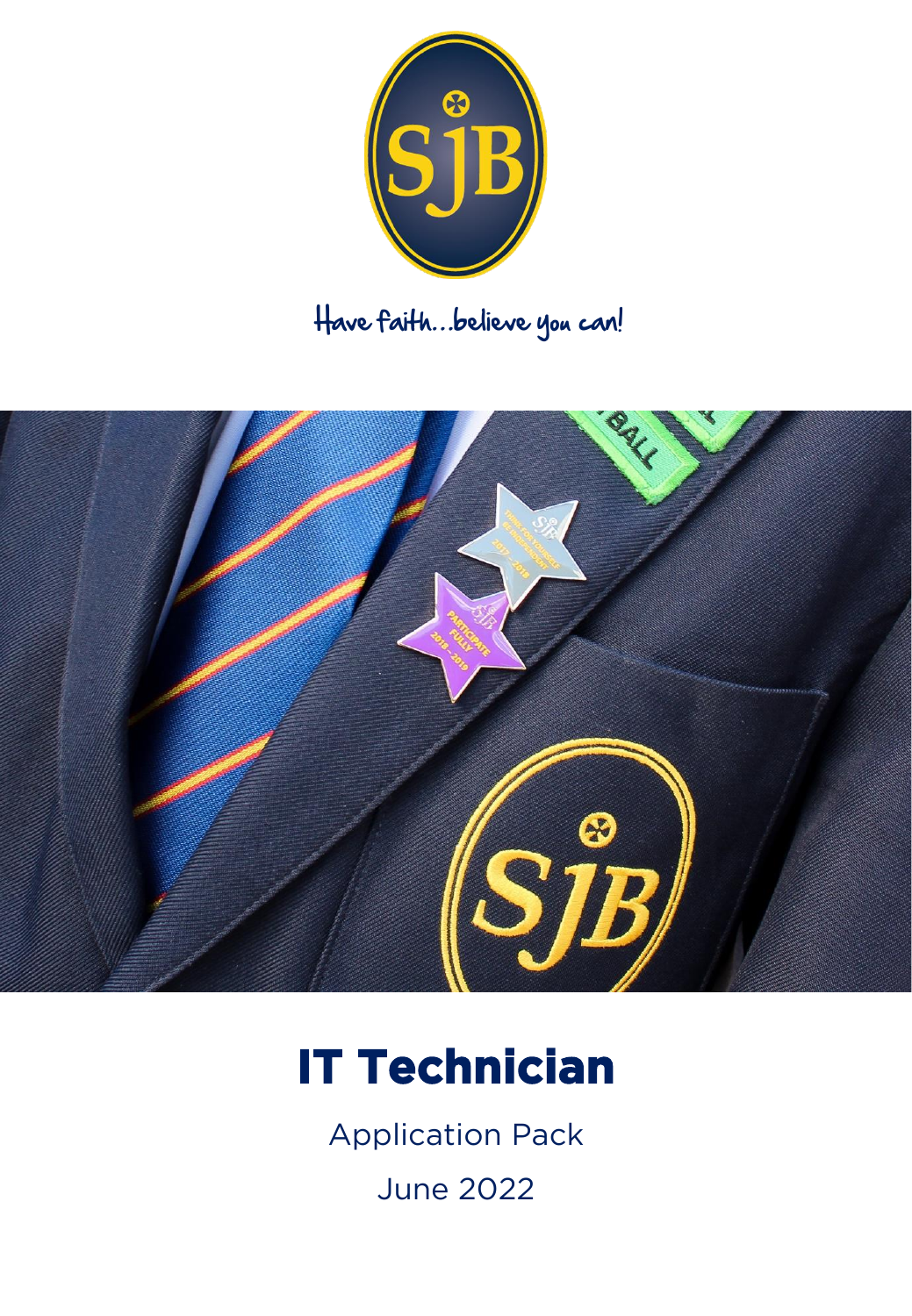

# **IT Technician**

Full time – 36 hrs pw, 52 weeks Permanent or 1 year fixed-term contract Start date - ASAP S3-S5 (£19,313 - £23,243) depending on skills and experience



We are looking for a dedicated and dependable individual with a good knowledge of computers and strong interpersonal skills. The successful candidate will have a keen attention to detail, good problem-solving ability and be able to communicate clearly both in writing and orally. You will be joining a supportive team which is dedicated to the provision of a responsive, efficient IT service to staff and students.

We are seeking a highly motivated IT Technician to assist the Network Manager in maintaining and developing the school's ICT infrastructure. This is an exciting opportunity for someone keen to develop their skills and gain experience in a supportive environment that is working at the cutting edge of technology. The ideal candidate should be fully literate in all MS Office applications and have knowledge of network management, they should also have an interest in AV and (with training) the ability to support larger events including school productions, presentation evenings and liturgies with sound and lighting. The successful candidate will play a significant part in providing an efficient and effective customer service and problem-solving facility school wide, and will be one of the first lines of support for school staff, as well as students.

The successful candidate will be working closely with the Network Manager to maintain the smooth day-to-day running of the school computer system and associated hardware, software and peripherals for network and standalone machines, servers and laptops.

This is an excellent opportunity for the right individual to gain exposure to the Education Sector with great rewards including a good pension, training and progression. We offer:

- A committed, supportive and successful team
- Encouragement for professional development, innovation and creativity.

Previous experience of a role in an educational setting is desirable.

If you would like to come in and meet the team and discuss this opportunity further please contact: Yvonne Dore (School Business Manager) [y.dore@sjb.surrey.sch.uk](mailto:y.dore@sjb.surrey.sch.uk) (01483 749943).

### **Application & Selection:**

Closing Date: 9.00am on Friday 1 July 2022

Shortlisting: Monday 4 July 2022

### Interviews: Week beginning 11 July 2022

Further information and the application forms are available to download from our [website](https://w.sjb.school/).

Completed applications, or any queries regarding the role or your application, should be sent via email to [jobs@sjb.surrey.sch.uk.](mailto:jobs@sjb.surrey.sch.uk) Please note that CVs will not be accepted on their own but must be submitted along with the application form. Shortlisted candidates will be notified, invited for interview and references will be taken up immediately.

St John The Baptist School is committed to safeguarding and promoting the welfare of children, young people and vulnerable adults and expects all staff and volunteers to share this commitment.

The School encourages all candidates to be familiar with the following documents: Section 1 of the DfE paper on "Keeping Children Safe in Education" September 2021 Safeguarding and Child Protection Policy.

In line with the General Data Protection Regulation (GDPR) the School asks candidates to consider the Privacy Notice for Job Applicants. The documents listed above are available from the School's Vacancy and Policy pages.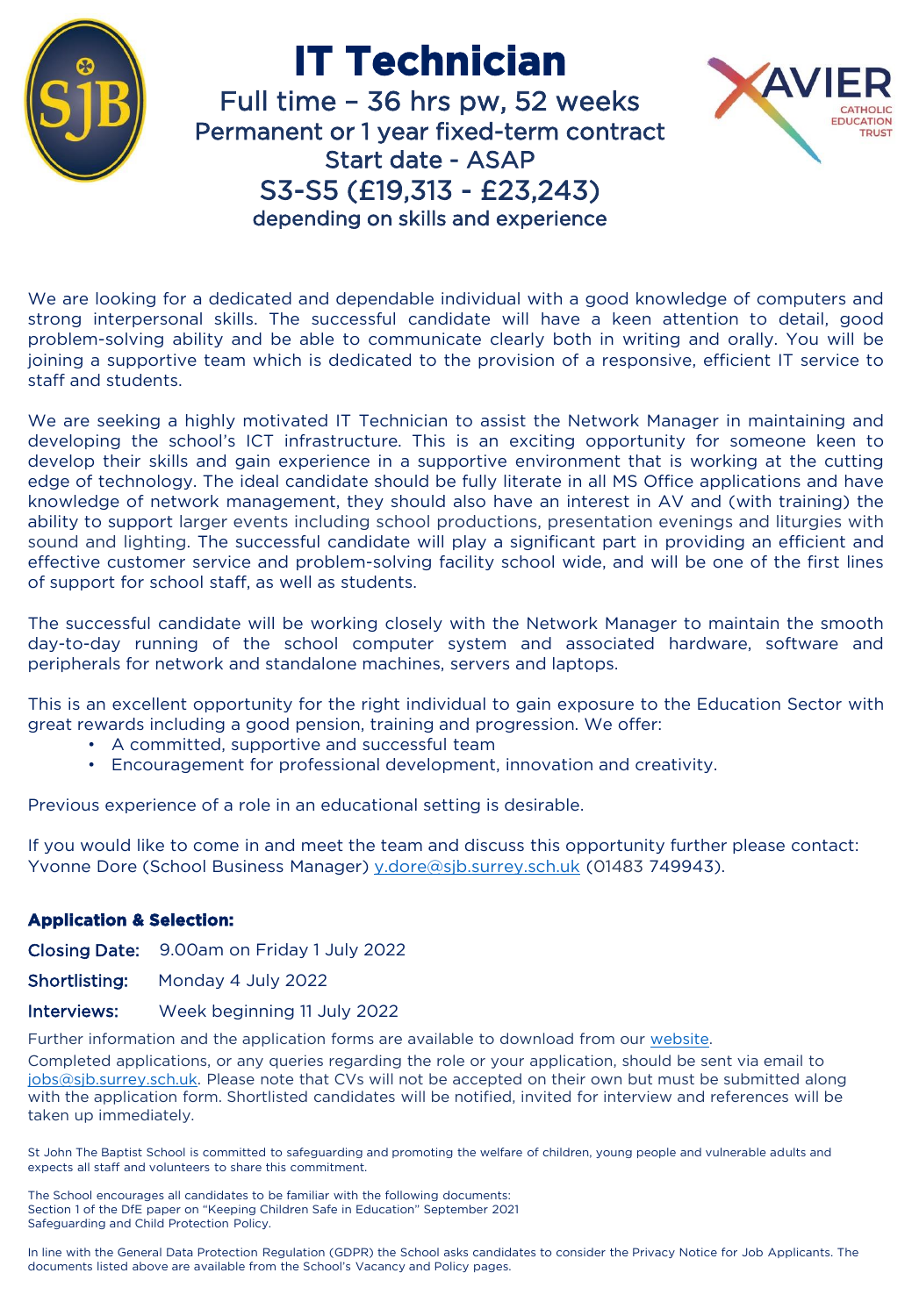### **Job Description**

### Report to: Senior IT Technician

Hours: We are looking for a full-time member of staff for 36 hours per week for 52 weeks (inc. 26 days holiday), however, for the right candidate we are willing to be flexible and would consider term time plus two weeks.

Salary: Salary dependent on skills and experience S3-S5 (£19,313 - £23,243 FTE)

### Main responsibilities:

- To provide an outstanding level of IT support to staff and students at SJB.
- To be the first line of support for students and staff.
- To ensure that all IT support needs are logged, investigated and resolved (or escalated where appropriate) promptly.
- To image, deploy and maintain Windows 10 & 11 PCs, Laptops, iPads and other peripheral equipment such as scanners, printers, cameras/tripods, interactive whiteboards and projectors.
- To install and test new software and software updates/upgrades ensuring compliance with software licensing regulations.
- To work with the relevant teams to support the on-site infrastructure elements such as physical and virtual servers and networking devices, thereby ensuring the availability and security of the network, data and applications.
- To be responsible for the school's building management system (Net2) and the CCTV system (Unifi) ensuring that all cameras are operational and up to date.
- To assist key staff in using and finding incidents on CCTV.
- To administer user login accounts, distribution and security groups, ensuring that staff, students and trainee teachers have access to the data and resources they need.
- To support audio-visual activities across the school, including, but not limited to:
	- video shooting and editing
	- supporting larger events including school production, presentation evenings and liturgies
	- maintaining all AV equipment
- To maintain confidentiality at all times in respect of school-related matters to prevent disclosure of confidential and sensitive information.
- To support GDPR compliance.
- To undertake any other duties as specified by the Network Manager or other senior colleagues not mentioned above.

### The successful candidate will have/be:

- Willing to learn and have the ability to pick things up quickly
- Highly organised and efficient
- Ability to work individually and as part of a team
- Enthusiasm and a positive outlook
- Ability to work under pressure
- Engaging personality with the ability to establish a rapport and build strong relationships
- Excellent time-management with the ability to prioritise workload, multi-task and keep calm under pressure
- Methodical approach to problem solving
- 5 GCSEs (or equivalent) at A\*-C including English and Maths
- Formal relevant IT qualification e.g. A level, NVQ Level 3, BTEC, degree or equivalent (or be an undergraduate currently studying towards an IT-based degree)
- A clear interest in IT and new technologies
- Full clean driving licence and own car
- Sense of humour!

### The following are desirable:

- Passion for videography and AV work, even if just a hobby
- Experience of supporting IT within a school or corporate environment
- Experience of using and/or supporting iOS.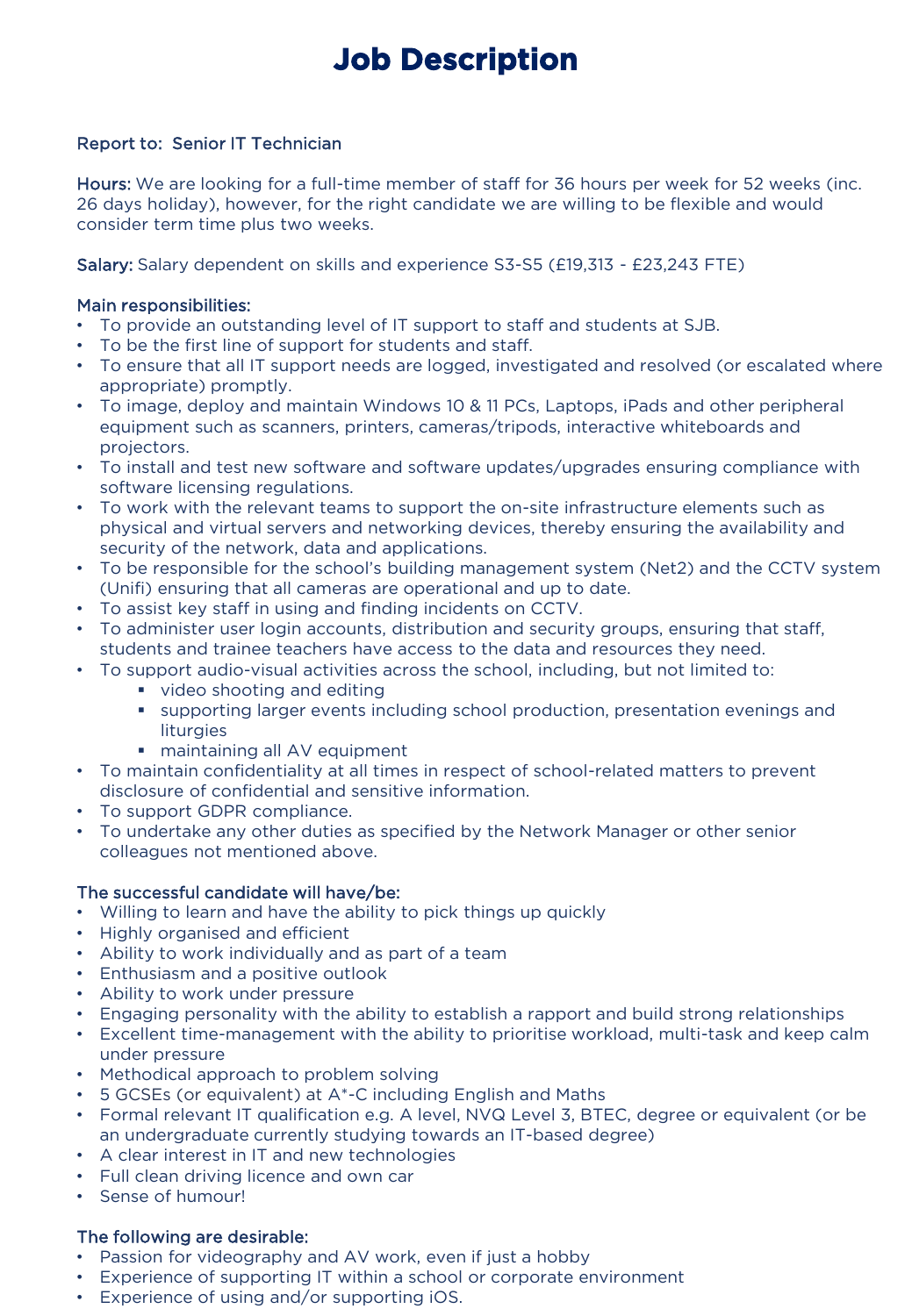

**A few thoughts about SJB…**



Thank you for your interest in the position of IT Technician. I hope you find all the enclosed information useful when applying for this role. I thought it would be useful if I gave you a personal perspective of our school, including a few comments from a current member of staff about what life is like at SJB. Hopefully this will help you decide whether or not SJB is a place where you would be happy and flourish, and where you could do an outstanding job for our children.

SJB is part of the Xavier Catholic Education Trust. We are a group of fifteen schools in the Diocese of Arundel and Brighton who have come together to work collaboratively for the benefit of all the children we serve. The Trust's aim is to provide a caring and supportive environment within which all children receive the best possible education.

SJB is located just outside Woking town centre, and a 15 minute walk from the train station (22 minutes from London Waterloo on the train). The original school, built in the late 60's (but don't worry, the first thing visitors comment on is how vibrant the learning environment is), has changed significantly in recent years as we have expanded and improved our facilities in order to meet the needs of our increasing student numbers. There will be an increase of 60 students each year and by 2023 we expect our total to be close to 1700.

We are very fortunate to work with such a brilliant group of students. If you come to visit us, you will see that they are happy, hard-working (on the whole!) and very positive about our school. Achievement is at the forefront of everything we do at SJB and it would be fair to say it is "cool" to achieve. Our staff are vibrant, enthusiastic and passionate about ensuring our students get the very best deal. A new member of staff recently commented "Working at SJB means that you are surrounded by like-minded colleagues: people who want the best for their students and are prepared to go the extra mile to get it. This means that the standards are really high but I've found that invigorating rather than daunting; with so many great teachers and support staff in the school, I am constantly hearing new ideas and techniques to develop my own practice. That's not to say that it's all work and no play though, there's <sup>a</sup> strong focus on the importance of work/life balance and the school is aware that tired teachers don't deliver engaging lessons and tired support staff can't perform the vital roles that keep the school moving forwards. The staff room is <sup>a</sup> chatty and welcoming place to be and most people feel quite at home from day one!"

At our last OFSTED inspection (June 2014) we were judged to be outstanding in every category. We are very proud of achieving this result and it is especially pleasing for the students and staffs hard work to be externally recognised in this way. Please do not think we know all the answers, we don't. Our mission is to be the best school in England and we will continually look for ways to improve.

We are a fully comprehensive school and are therefore proud of our exam results. Full details are on our website but I will give you a few 'highlights'. During our last public exams in 2019 our GCSE students achieved a Progress 8 score of +1.13, placing our results in the top 0.5% of all comprehensive schools in England; 86% of our students achieved 5+ grades in English and Maths. A-Level results were also very strong with 100% pass rate and 72% gaining A \*-B.